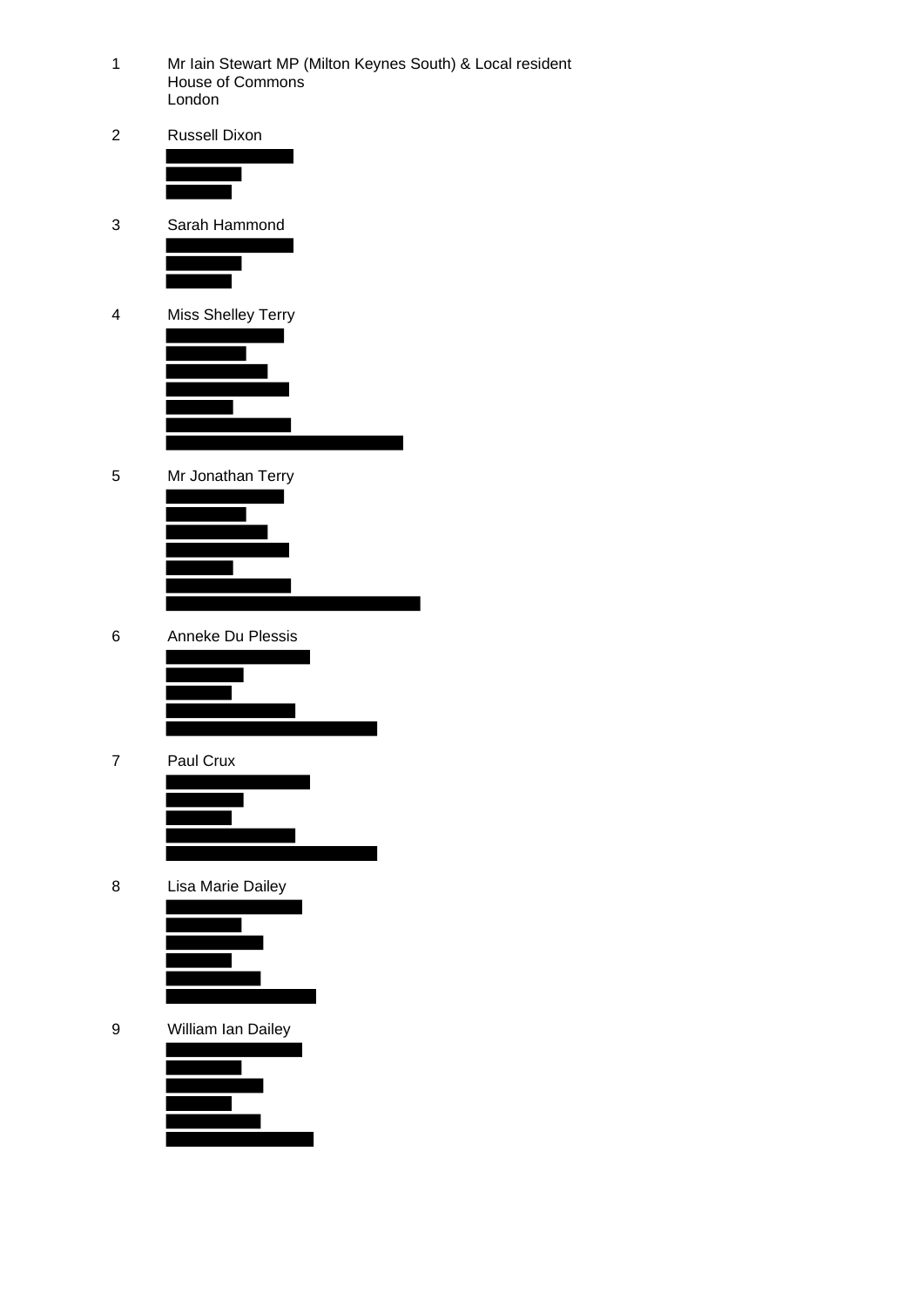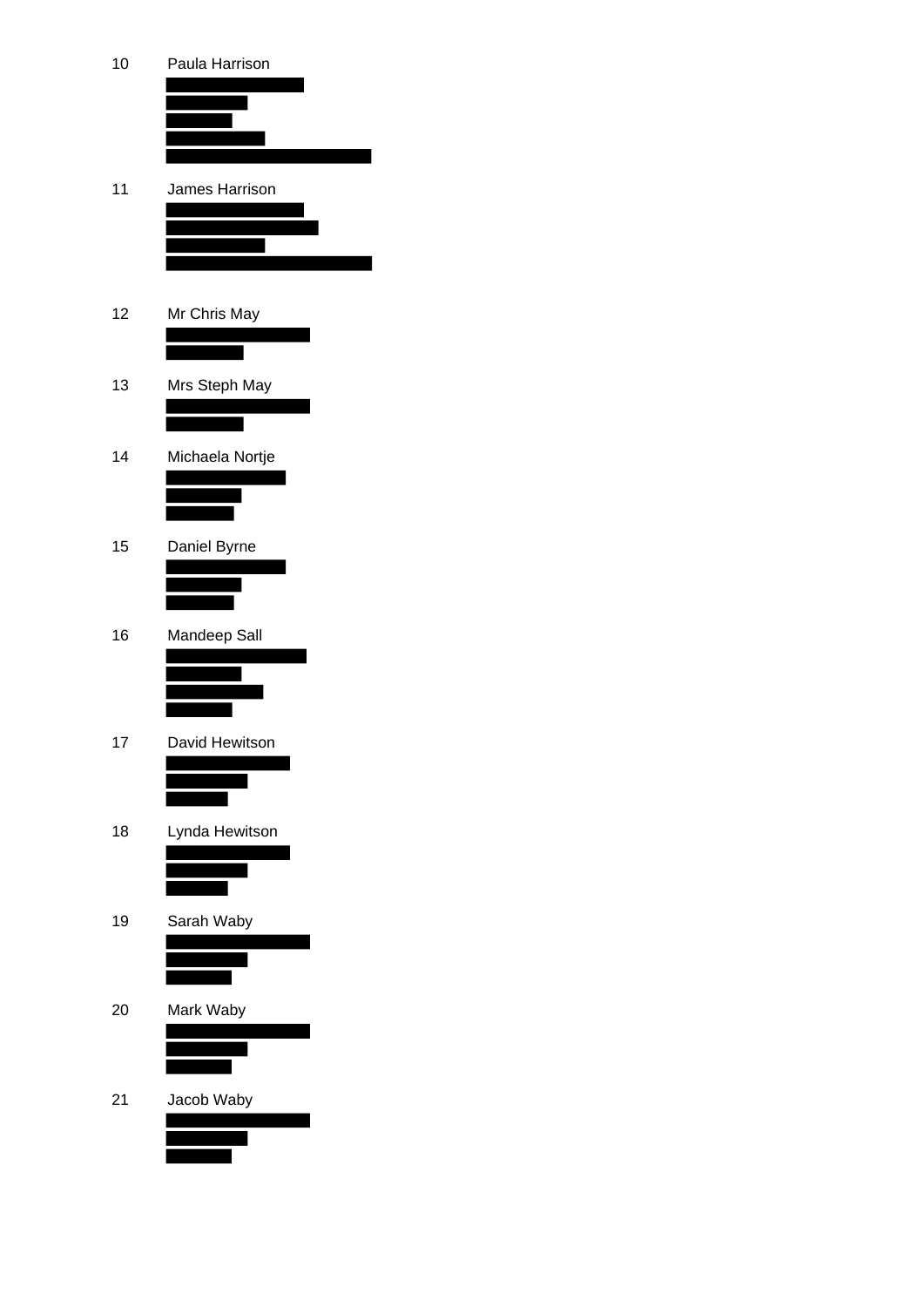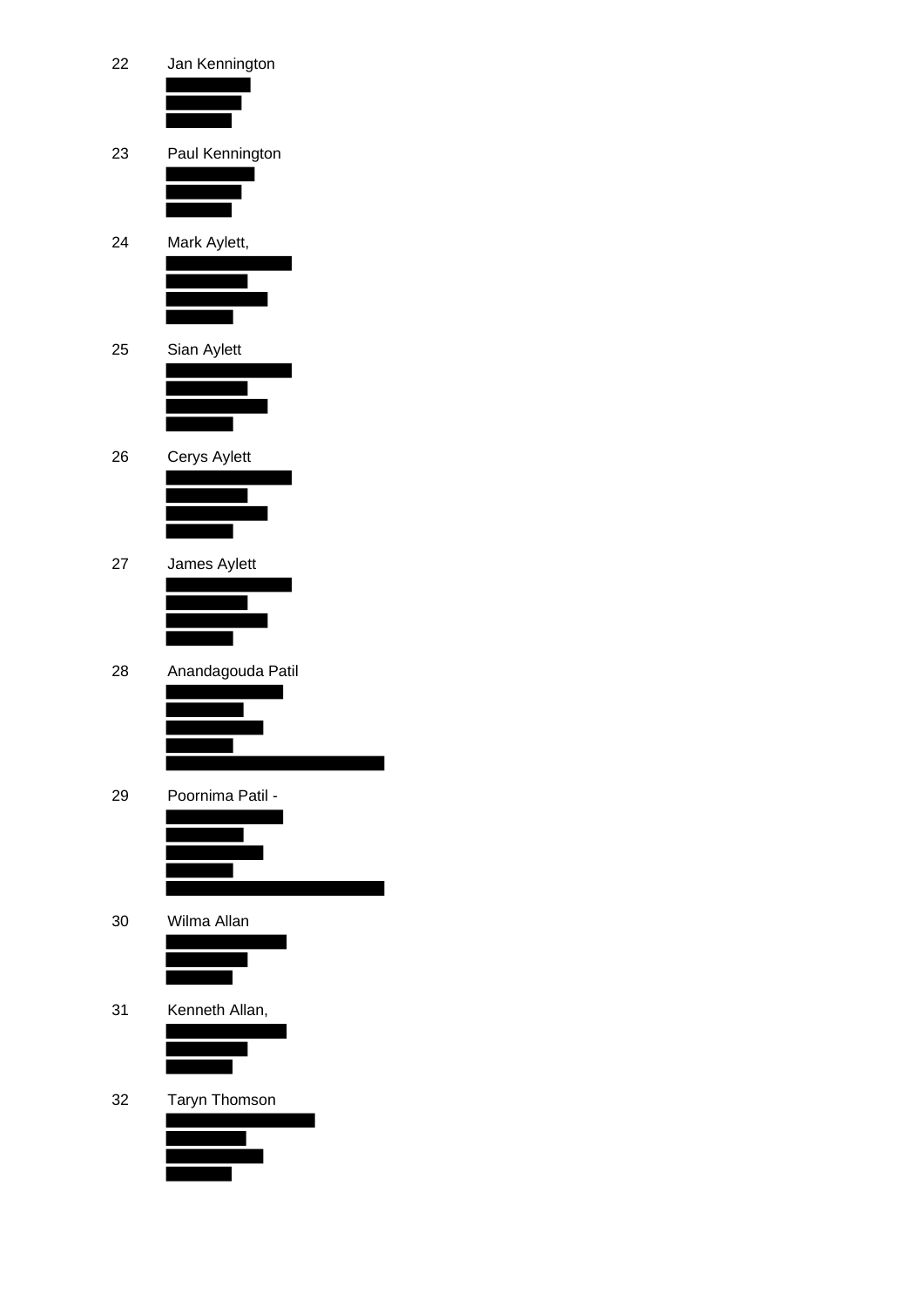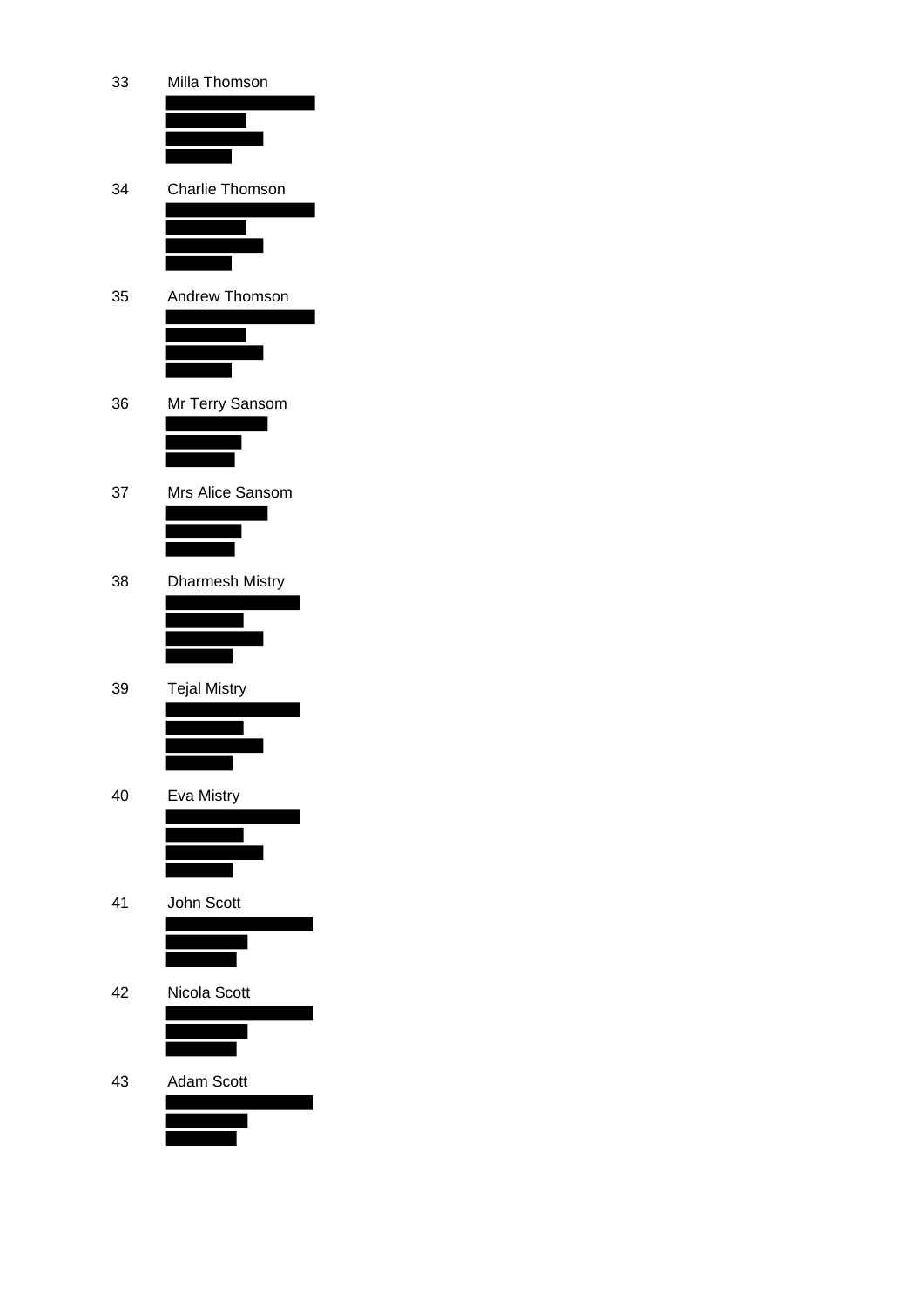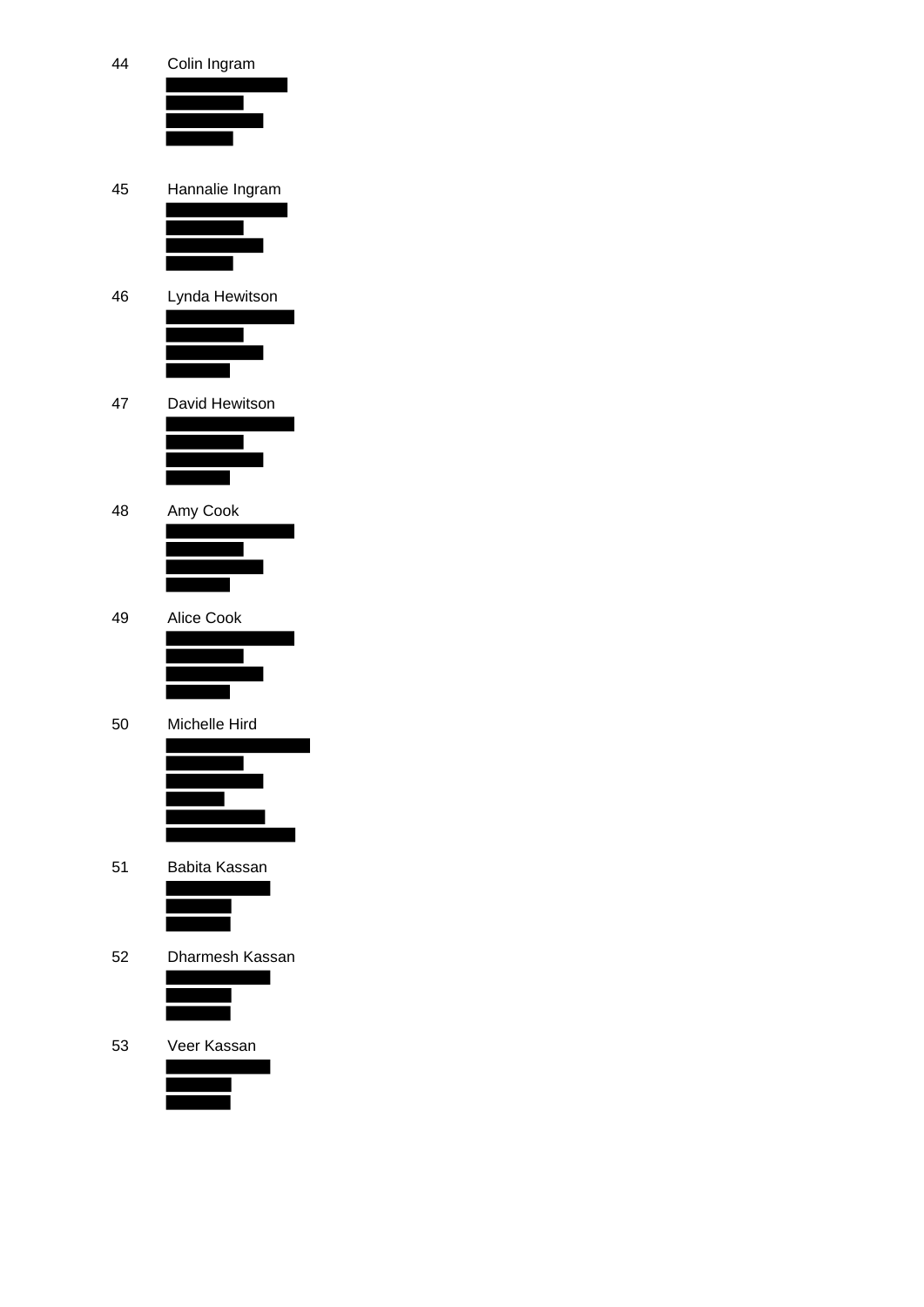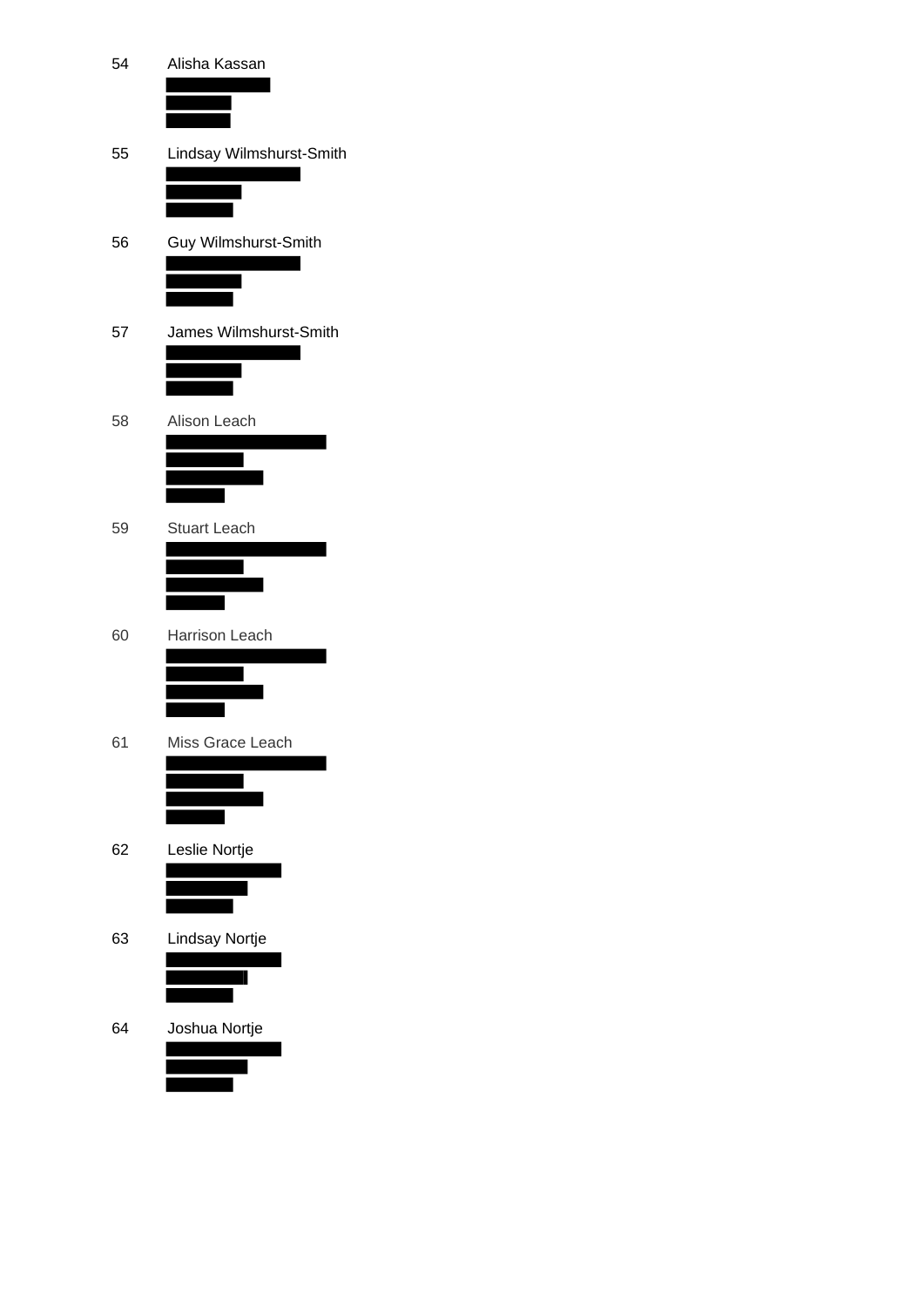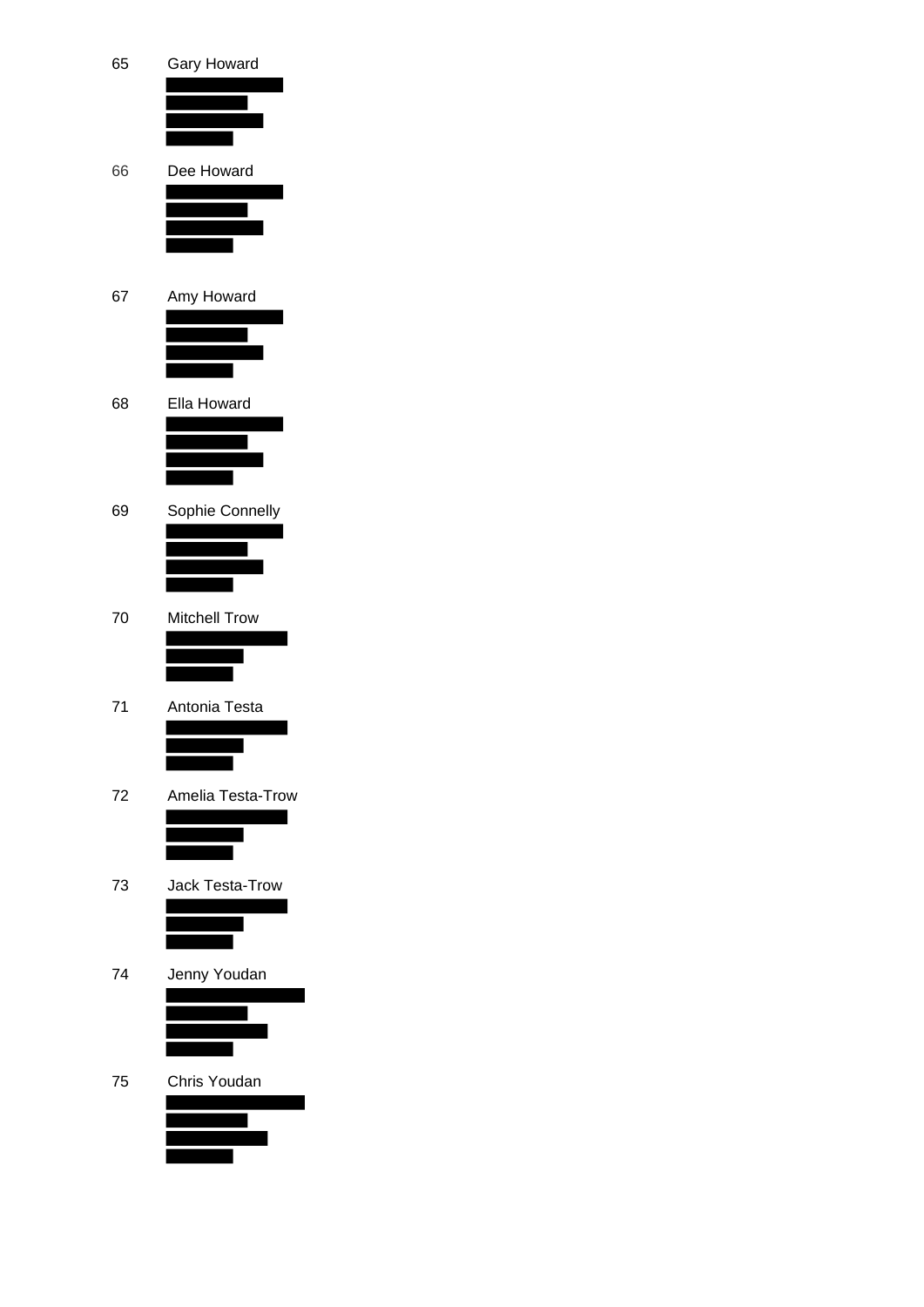- Cllr James Lancaster Councillor for Tattenhoe Ward
- Cllr Gerald Small Councillor for Tattenhoe Ward
- Gary Fitton
- Sara Fitton



- Thomas Fitton
- Erin Brooks
- Michael Camp



- Faye Sterry
- Gavin Sterry
- Richard Bulmer
- Joanna Bulmer
- Libby Bulmer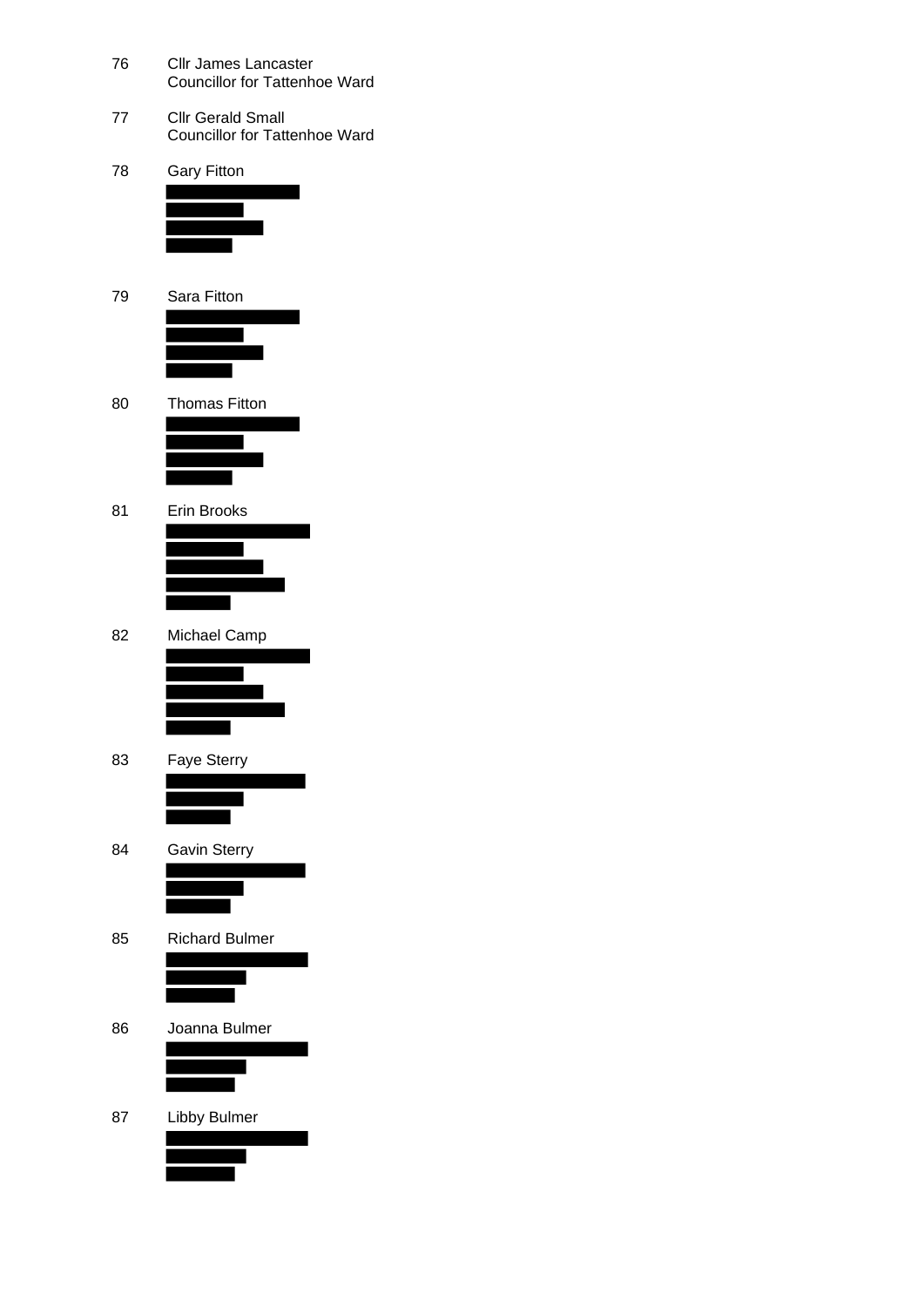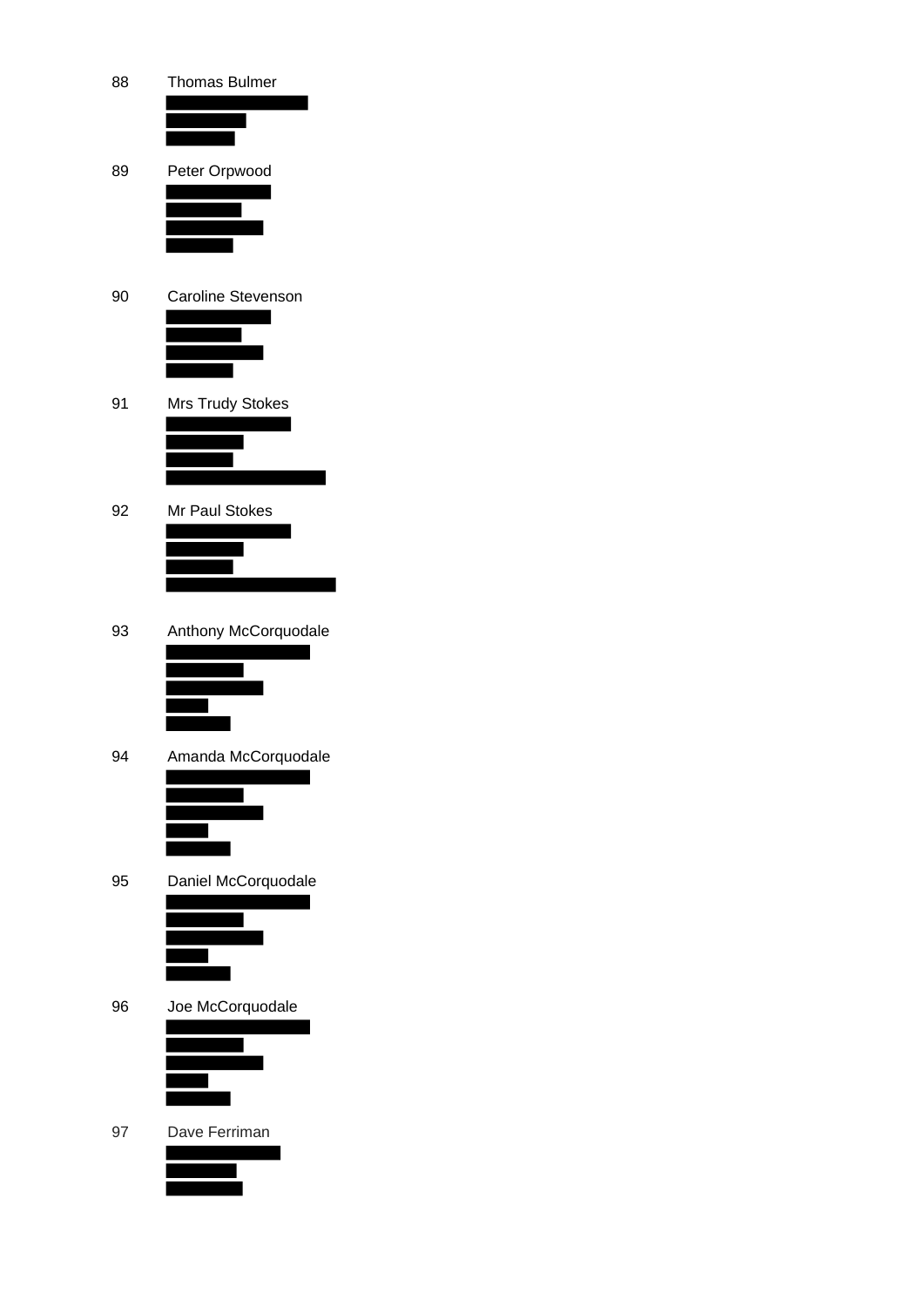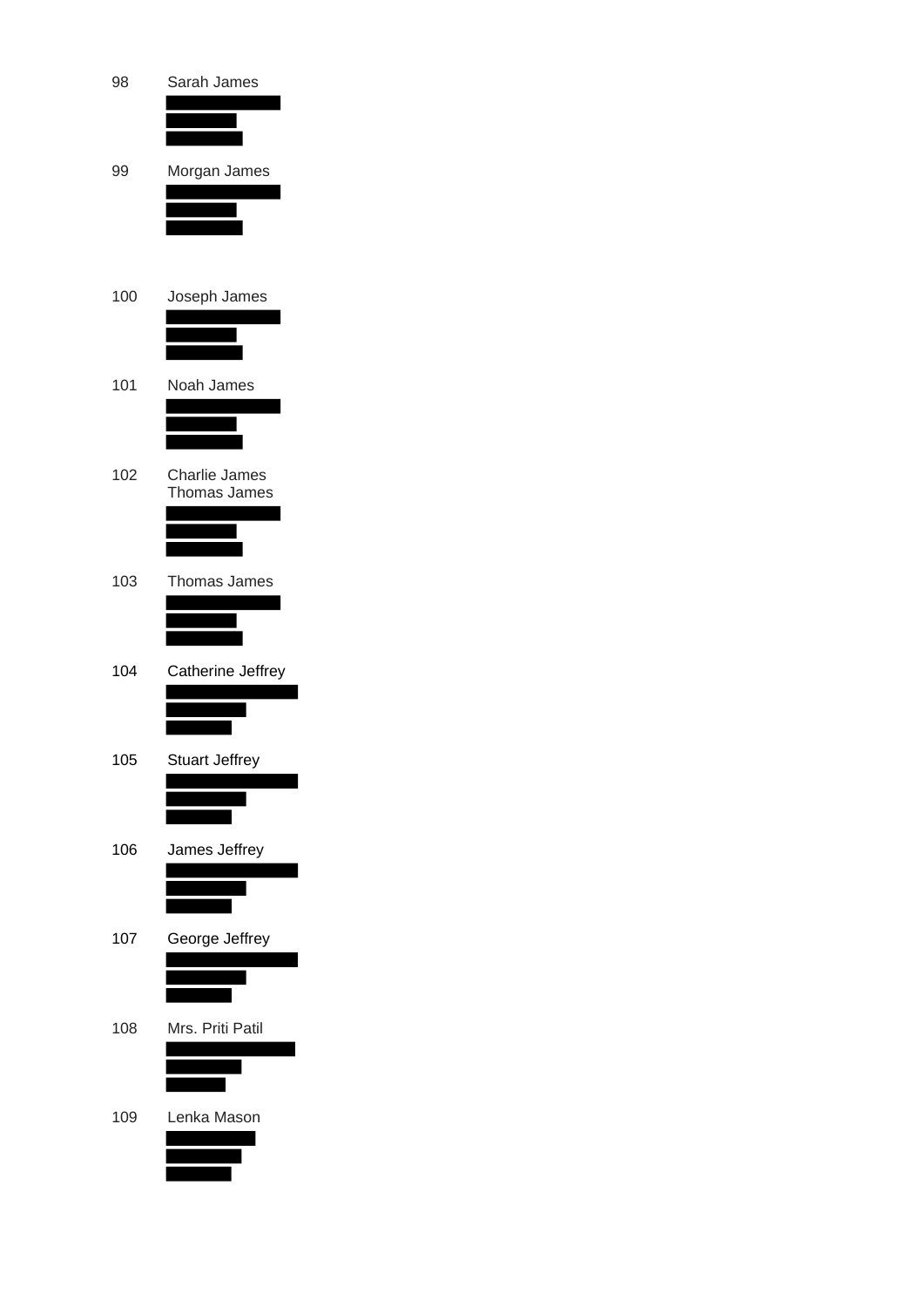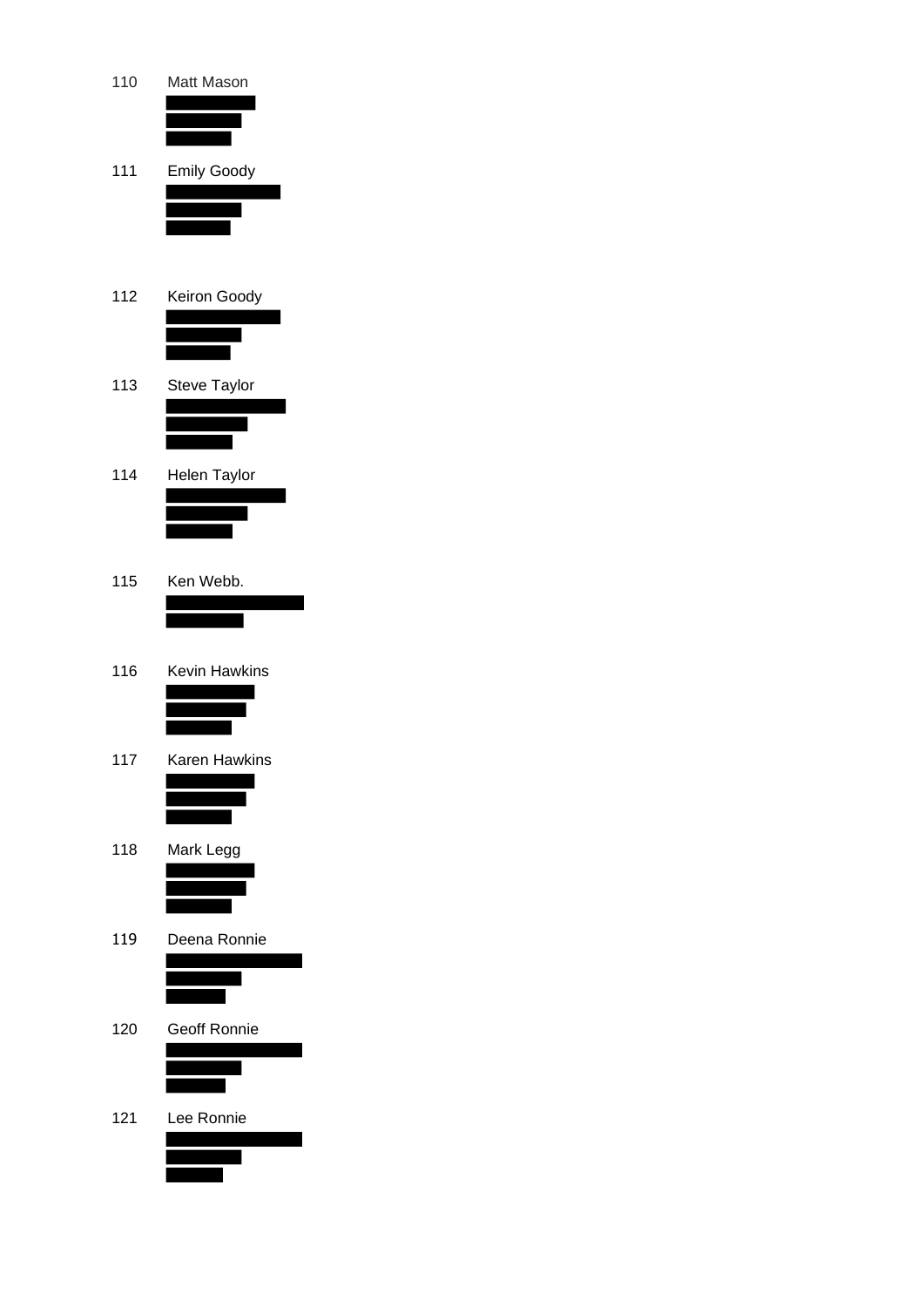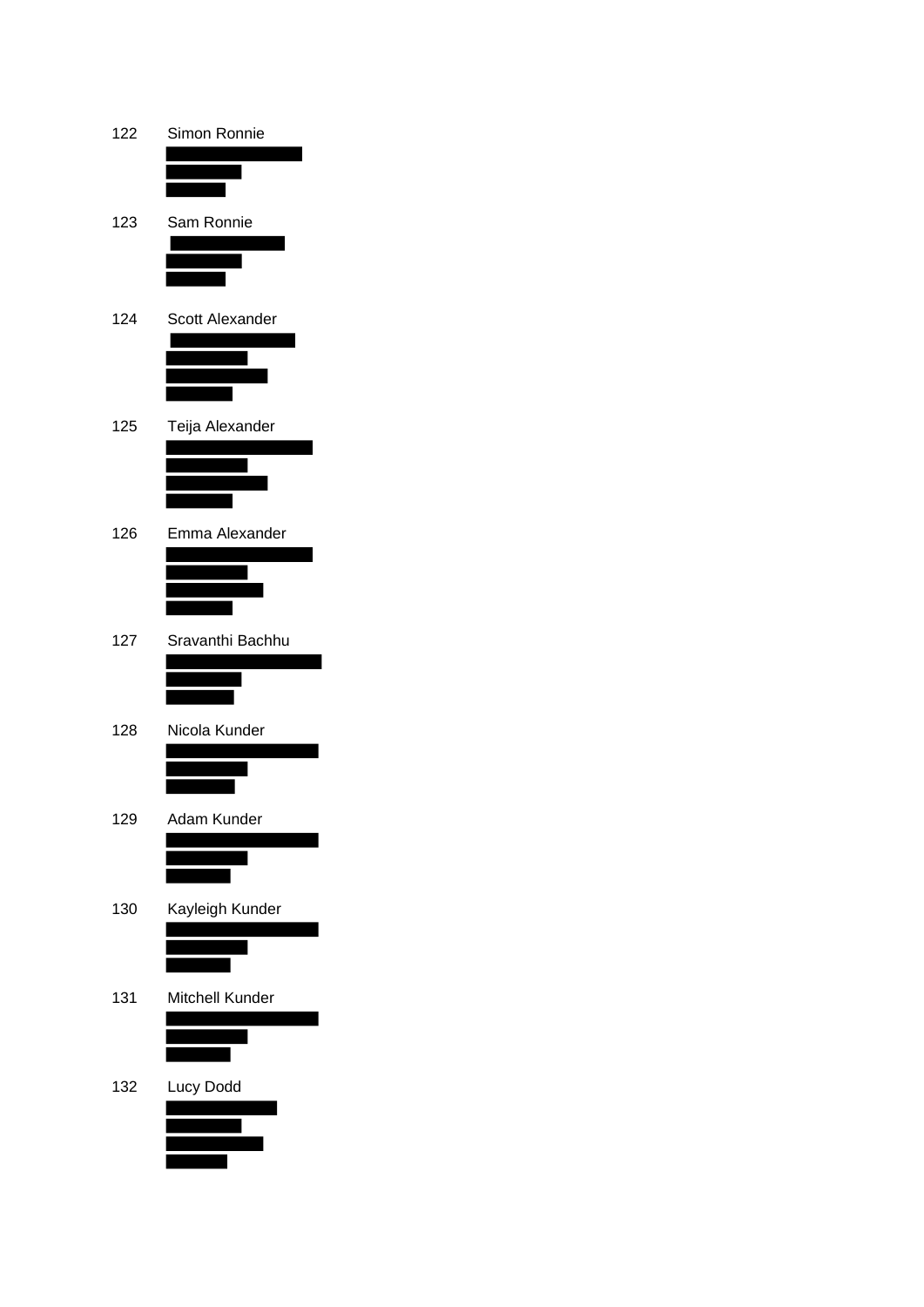